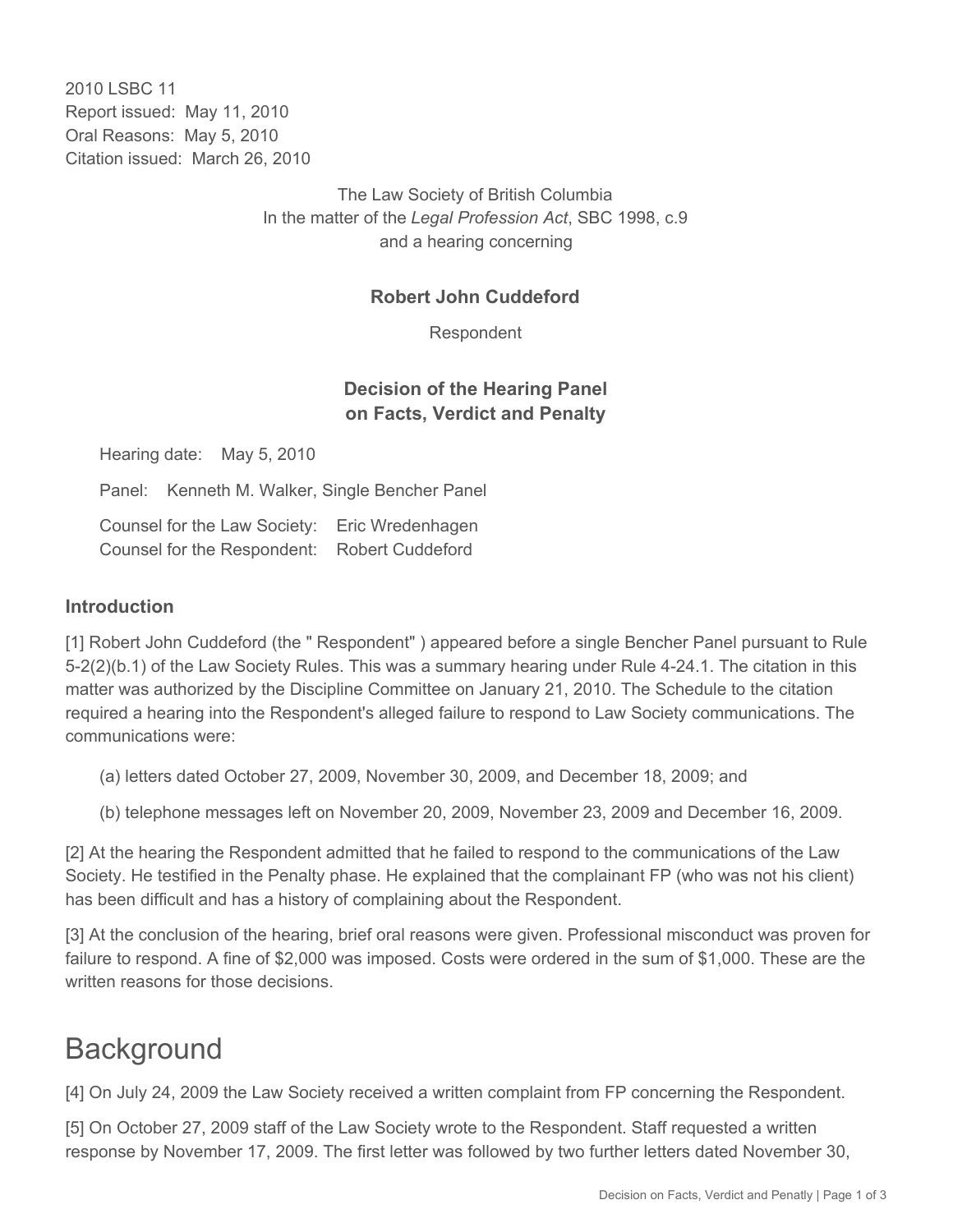2009 and December 18, 2009. Law Society staff advised the Respondent, " You may wish to consider retaining counsel to assist you in this matter." That was wise a suggestion. The Respondent failed to respond in writing to these letters.

[6] Law Society Staff left messages by telephone with the office the Respondent on November 20, 2009, November 23, 2009 and December 16, 2009.

[7] On November 19, 2009 the Respondent called staff at the Law Society to discuss the issue of client confidentiality. He explained in evidence at this hearing that he was concerned that FP had used privileged correspondence from the Respondent as evidence in a claim made in the Provincial Court. The claim resulted in a Judgment against the Respondent in the amount of \$800. This Judgment was later set aside on appeal to the Supreme Court of British Columbia.

[8] The Respondent admits that his failure to respond to Law Society communications was professional misconduct. I agree. He testified that " what I ought to have done is write a letter," and " I have an obligation to respond in writing." He recognized his responsibility to the profession and to the Law Society of British Columbia. He is late to admit his error but his admission shows he recognizes the role of the Law Society and its members.

#### **Position of the Parties**

[9] The Law Society submits that failure to respond in a substantive way and in a timely way amounts to professional misconduct.

[10] The Respondent agrees he ought to have responded and failed to respond.

[11] On Penalty, the Law Society seeks a fine of \$2,500 and costs of \$1,500.

[12] The Respondent seeks a lesser fine and reduced costs. He asks for time to pay.

#### **Analysis**

[13] Professional misconduct has been proven. The decision by the Respondent not to respond was misguided. His failure hurts the law profession and interferes with the statutory obligation of the Law Society to investigate complaints.

[14] The statements made in *Law Society of BC v. Dobbin*, [1999] LSBC 27 at paragraph 21, 23 and 25 have application to this case:

21**.**  As Bencher Gerald Lecovin, sitting as a one Bencher Hearing Panel, wrote, in Reasons dated April 15, 1999, in the case of *MacDonald*, [1999] LSBC 20, page 3:

Failing to respond promptly is a grave matter, and as has been pointed out, our Rules are there to protect the public. We are a self-governing society, this is a rare privilege which must be constantly earned. To protect the public requires an investigative process which mandates prompt replies from members to inquiries made by the Law Society. The *Peters* case quoted refers to *Artinian v. The College of Physicians and Surgeons* (1990), 73 OR (2d) 204 as authority for the proposition that every professional has an obligation to cooperate with his or her self-governing body in an investigation into their affairs.

23. The Benchers are well aware that responding to Law Society communications may be